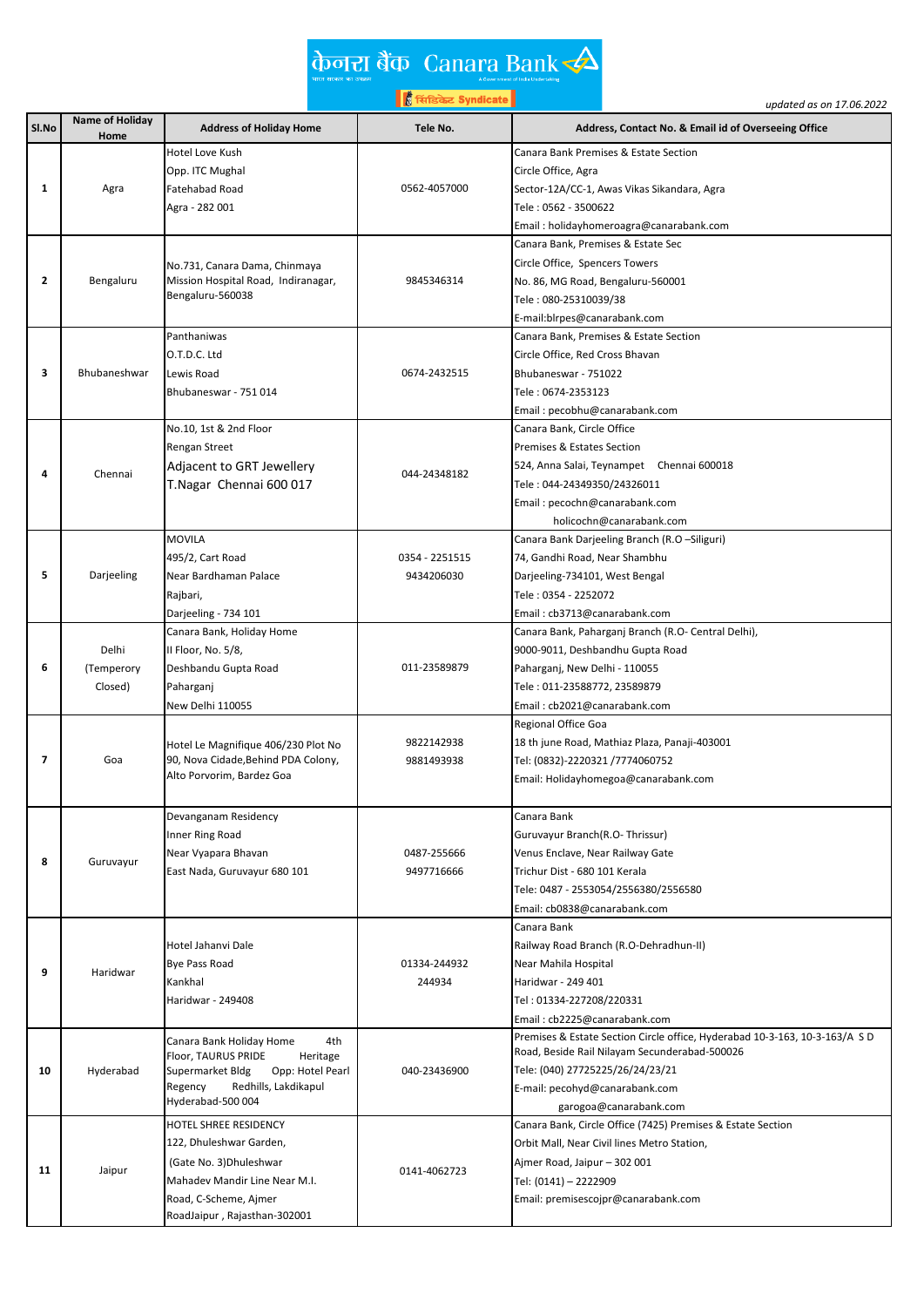## केनरा बैंक Canara Bank $\triangle$

्ति ।<br>अधिकार Syndicate |<br>अधिकार Syndicate |

|       |                    |                                    | <mark>∥ हैं</mark> सिंडिकेट Syndicate | updated as on 17.06.2022                                                      |
|-------|--------------------|------------------------------------|---------------------------------------|-------------------------------------------------------------------------------|
| Sl.No | Name of Holiday    | <b>Address of Holiday Home</b>     | Tele No.                              | Address, Contact No. & Email id of Overseeing Office                          |
|       | Home               |                                    |                                       |                                                                               |
|       |                    | <b>Holiday Home</b>                |                                       | Canara Bank, Kanyakumari Branch (R.O-Thirunelveli)                            |
| 12    | Kanyakumari        | Near Government Hospital           | 04652-247549                          | Cape Road Kanyakumari - 629 702<br>Tele: 04652-246249/247249                  |
|       |                    | Kanyakumari - 629 702              |                                       | Email: cb1026@canarabank.com                                                  |
|       |                    |                                    |                                       |                                                                               |
|       |                    | <b>Hotel Mount View</b>            | 0191-2543262                          | Canara Bank Katra Branch (R.O- Jammu)                                         |
| 13    | Katra              | Jammu Road                         | 2573107                               | ward No.1/ Prasher Street, Banganga Road Katra-182301<br>Tele: 01991-232232   |
|       |                    | Katra, Dist - Reasi                |                                       |                                                                               |
|       |                    | Hotel Lone Star                    |                                       | Email: cb4202@canarabank.com<br>Canara Bank Kodaikanal Branch (R.O- Dindigul) |
|       |                    | Euretta Lane                       |                                       | Jayaraj Residency, Main Road                                                  |
| 14    | Kodaikanal         | Near Prakash Construction          | 9842109207                            | Kodaikanal - 624 101                                                          |
|       |                    | Observatory Road                   |                                       | Tele : 04542-242405, 241052                                                   |
|       |                    | Kodaikanal - 624 101               |                                       | Email: cb0945@canarabank.com                                                  |
|       |                    | Canara Bank Holiday Home           |                                       | Canara Bank, P & E Section Circle Office                                      |
|       |                    | 34A, South End Park                |                                       | 21, Camac Street, Kolkata - 700016                                            |
| 15    | Kolkata            | Kolkata - 700029                   | 9830364872                            | Tele: 033-22831501/22831524                                                   |
|       |                    |                                    |                                       | Email: pecokol@canarabank.com                                                 |
|       |                    | e- Syndicate Bank Officers'        |                                       | Premises & Estate Section Circle Office, Kolkata                              |
| 16    | Kolkata II         | Quarter Block - A,                 | 033 - 24769441                        | Tele : (033)-22894870 / 22831501                                              |
|       |                    | 11, Dover Park, Kolkata-700019     |                                       | Email: pecokol@canarabank.com                                                 |
|       |                    | Hotel Inn One O Five               |                                       | Canara Bank, Lonavala Branch (R.O- Pune-II)                                   |
|       |                    | Fritchy Hill                       |                                       | Dr. Parmar Building G Ward, Plot No. 8                                        |
| 17    | Lonavala           | Pune Mumbai Highway                | 02114 - 272333                        | Lonavala - 410 401                                                            |
|       |                    | Near Raheja Resorts                |                                       | Tele : 02114-271898/273011                                                    |
|       |                    | Lonavala - 410 302                 |                                       | cb0273@canarabank.com                                                         |
|       |                    |                                    |                                       | Canara Bank, Regional Office                                                  |
|       |                    | Ganga Chain Gate                   |                                       | <b>General Administration Section</b>                                         |
|       |                    | Near Housing Board                 |                                       | 383/2C, Kamath Complex                                                        |
| 18    | Madikeri           | Madikeri Town 571 201              | 08272-229561                          | Convent Junction, Madikeri - 571 201                                          |
|       |                    | Kodagu Dist, Karnataka State       |                                       | Tele: 08272 - 221300                                                          |
|       |                    |                                    |                                       | Email: garomadikeri@canarabank.com                                            |
|       |                    | Meenakshi Apartments               |                                       | Canara Bank, Premises & Estate Sec                                            |
|       |                    | 74, Ram Nagar, 3rd Street          |                                       | Circle Office, St. Mary's Campus                                              |
| 19    | Madurai            | (Near Aparna Towers)               | 0452-2302066                          | East Veli Street, Madurai - 625 001                                           |
|       |                    | <b>Byepass Road</b>                |                                       | Tele : 0452-2337060 / 2337040                                                 |
|       |                    | Madurai - 625 010                  |                                       | Email: pecomdu@canarabank.com                                                 |
|       |                    | Canara Bank Holiday Home           |                                       | Canara Bank, Premises & Estate Sec.                                           |
|       |                    | <b>Hotel Stone House</b>           |                                       | Circle Office, Pune, FP 790(Part)                                             |
|       |                    | Behind Shanti Villa                | 9403944537                            | Shivaji Road, Shivaji Nagar                                                   |
| 20    | Mahabaleshwar      | Vishnu Cottage, Malcom Path        | 9403305959                            | Near Mangala Talkies, Pune-411 005                                            |
|       |                    | Near Bus Stand                     |                                       | Tele: 020-25530622                                                            |
|       |                    | Mahabaleshwar-412806               |                                       | Email: pecopne@canarabank.com                                                 |
|       |                    |                                    |                                       | Canara Bank, Manali Branch (R.O- Shimla)                                      |
|       |                    | Hotel Shandela, Near HPSEB Manali, |                                       | 131-132, Himalayan Shopping Arcade, Opp. Nagar Parishad,                      |
| 21    | Manali             | Dist : Kullu<br>Himachal           | 01902-252426                          | The Mall, Manali - 175 131                                                    |
|       | (Temporary Closed) | Pradesh 175 131                    |                                       | Tele: 01902 - 250033                                                          |
|       |                    |                                    |                                       | Email: cb3451@canarabank.com                                                  |
|       |                    | Canara Bank Quarters               |                                       | Canara Bank, Premises & Estate Sec                                            |
|       |                    | Pragathi Apartments                |                                       | Circle Office, Balmatta Road                                                  |
| 22    | Mangaluru          | Pais Garden, Bejai                 | 0824-2213122                          | Mangaluru - 575 001                                                           |
|       |                    | Mangaluru - 575 004                |                                       | Tele: 0824-2863323                                                            |
|       |                    |                                    |                                       | E-mail:pecomlr@canarabank.com                                                 |
|       |                    | Hotel Hill Top                     |                                       | Canara Bank, Udaipur Main Branch(R.O- Udaipur)                                |
|       | Mount Abu          | Plot No. 22-A                      | 02974-238133/                         | 9-C, Madhuban, Udaipur - 313001                                               |
| 23    | (Temporary Closed) | Near Old Toll Barrier              | 9414200455                            | Tele: 0294-2415256 / 2415255                                                  |
|       |                    | Mount Abu - 307501                 | 9952857503                            | Email: cb0169@canarabank.com                                                  |
|       |                    |                                    |                                       |                                                                               |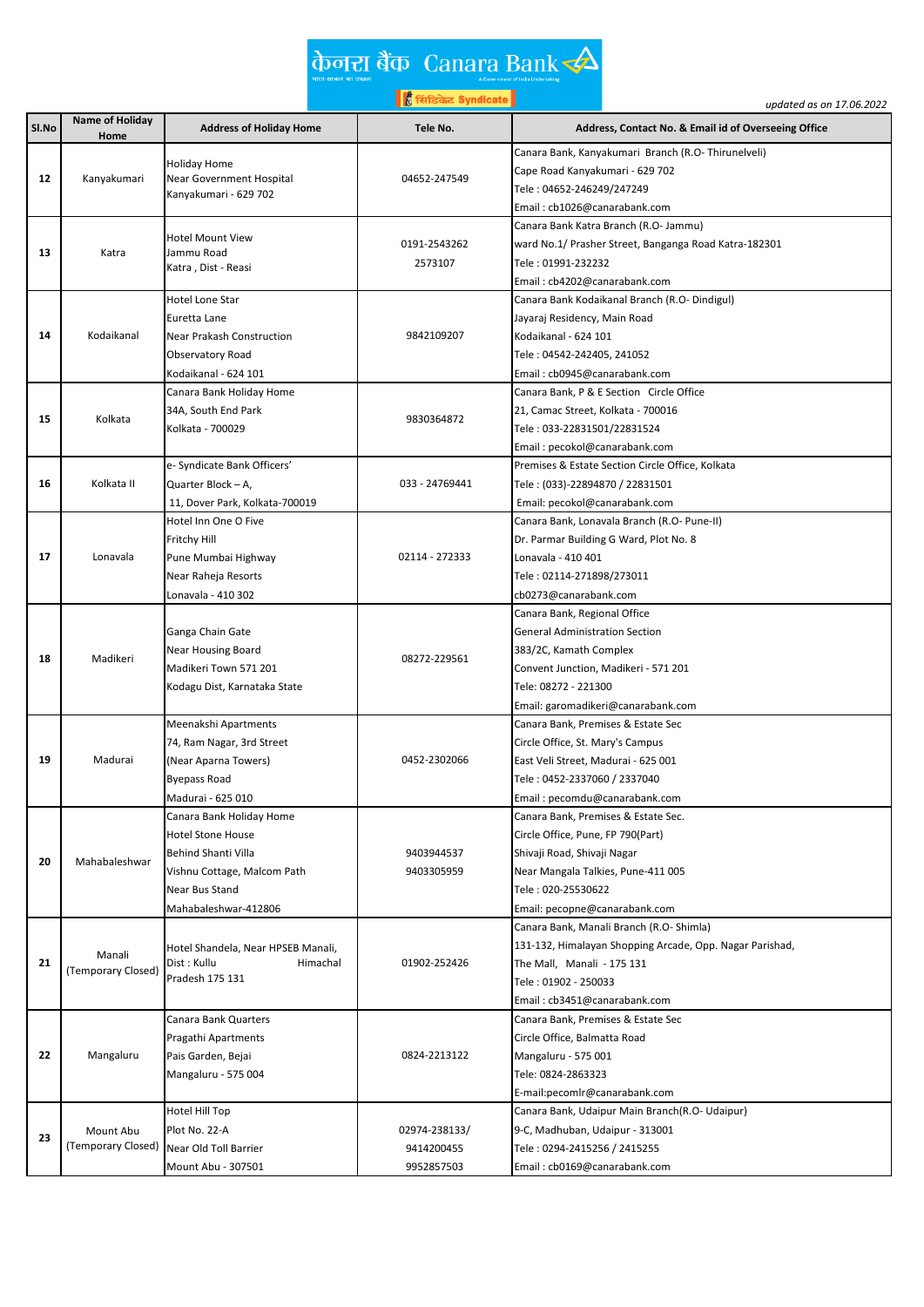## केनरा बैंक Canara Bank $\triangle$

्ति ।<br>अधिकार Syndicate |<br>अधिकार Syndicate |

|       |                 |                                          | │∦ सिंडिकेट Syndicate │ | updated as on 17.06.2022                                 |
|-------|-----------------|------------------------------------------|-------------------------|----------------------------------------------------------|
| Sl.No | Name of Holiday | <b>Address of Holiday Home</b>           | Tele No.                | Address, Contact No. & Email id of Overseeing Office     |
|       | Home            | Uma Nagar Coop Hsg Soc.,                 |                         | Premises & Estate Section, Circle Office G-Block,        |
|       |                 | Building No.4, Irla Lane,                |                         | Bandra-Kurla Complex,                                    |
| 24    | Mumbai          | Near Ambe Mata Chowk,                    | 9930532262              | Mumbai - 400051                                          |
|       |                 | Vile Parle (West),                       |                         | Tele: (022) 26728428                                     |
|       |                 | Mumbai - 400056                          |                         | Email: hhmumbai@canarabank.com                           |
|       |                 |                                          |                         | Regional Office, Ernakulam-II 3rd Floor,                 |
|       |                 | AYUR COUNTY RESORTS LTD,                 | 04868 249318            | M G Road Metro station, M G Road, Ernakulam-682035       |
| 25    | Munnar          | Chinnakanal, Munnar, Kerala-685618       | 249320                  | Tel: (0484)-4044308/4024308                              |
|       |                 |                                          |                         | Email: roekm2ga @canarabank.com                          |
|       |                 | Hotel Sunny Cot                          |                         | Canara Bank, Mussoorie Branch (R.O- Dehradhun-I)         |
|       |                 | The Mall                                 | 0135-2632789            | 59-60 Kulri Road, Mussorie 248179                        |
| 26    | Mussorie        | Above Bata Showroom                      | 9837368810              | Tele : 0135-2636924 / 9456591118                         |
|       |                 | Kulri Mussorie - 248 179                 |                         | Email: cb5495@canarabank.com                             |
|       |                 | Canara Bank Holiday Home                 |                         | Canara Bank, General Administration Section, R.O- Mysuru |
|       |                 | No. 689, Double Road                     | 0821-2344753            | No. 26/A, Guest House Road                               |
| 27    | Mysuru          | Opposite to Water Tank                   | 8050236577              | Nazarbad, Mysuru - 570010                                |
|       |                 | Saraswathipuram                          |                         | Tele : 0821-2528291/2528245/2528411                      |
|       |                 | Mysuru - 570009                          |                         |                                                          |
|       |                 | Hotel Shalimar, The Mall                 |                         | Email: genadminmysururo@canarabank.com                   |
|       |                 |                                          |                         | Canara Bank, Nainital Branch (R.O- Haldwani)             |
| 28    | Nainital        | Opp. Municipal Library                   | 05942-235432            | New Deodars Sukhatal, Malital, Nainital - 263001         |
|       |                 | Nainital                                 |                         | Tele : 05942-232181 / 09456591181                        |
|       |                 |                                          |                         | Email: cb5871@canarabank.com                             |
|       |                 | Canara Bank Holiday Home                 |                         | Canara Bank, Ootacamund Branch (R.O- Coimbatore-II)      |
| 29    | Ooty            | No. 121, Vijayanagaram                   | 9360102517              | P.B. No. 18                                              |
|       |                 | Farm Road, Off Ettines RoadOoty          |                         | Tele : 0423-2444087, 0423-2447155                        |
|       |                 |                                          |                         | Email: cb1234@canarabank.com                             |
|       |                 |                                          |                         | Canara Bank, Palani Branch (R.O- Dindigul),              |
|       |                 | Hotel Eden A Park,                       | 04545-242120            | SKN Building, No. 51, Dindigul Road, Palani 624 601      |
| 30    | Palani          | No.6, Tourist Bus Stand,                 | 7708752120              | Tel: (04545) 242016/242926/241150/242203                 |
|       |                 | Adivaram, Palani - 624 601               |                         | Email: cb1018@canarabank.com                             |
|       |                 |                                          |                         | managercb1018@canarabank.com                             |
|       |                 | Canara Bank, Port Blair-II Branch, First |                         | PORT BLAIR-II (R.O-Kolkata-III)                          |
|       |                 | Floor, No: 19, Tagore Road,              |                         | First Floor, No: 19, Tagore Road, Mohanpura, Port Blair, |
| 31    | Portblair       | Mohanpura, Port Blair, Andaman and       | (03192)-232532          | Andaman and Nicobar Islands-744101                       |
|       |                 | Nicobar Islands-744101                   |                         | Tele: (03192)-232532                                     |
|       |                 |                                          |                         | Email: cb19900@canarabank.com                            |
|       |                 | Nayak Beach Resort Pvt Ltd. Model        | 06752-255382            | Canara Bank, Puri Branch (R.O- Bhubaneswar-I)            |
|       |                 | Beach, CT Road<br>Near Hotel             | 255383                  | Grand Road, Hospital Square                              |
| 32    | Puri            | Puri -<br>Mayfair                        | 255384                  | Puri - 752001                                            |
|       |                 | 752 002                                  | 7682822204              | Tele: 06752-223561                                       |
|       |                 |                                          | 8658164666              | Email: cb1439@canarabank.com                             |
|       |                 | Hotel Sri Saravana A/C                   |                         | Canara Bank, Ramanathapuram Branch (R.O-Thoothukkudi)    |
| 33    | Rameswaram      | 1/9A, South Car Street                   | 04573-223367            | 12-A, G H Road Ramanathapuram - 623 501                  |
|       |                 | Near State Bank of India                 |                         | Tele: 04567-220201/224221                                |
|       |                 | Rameswaram 623 526                       |                         | Email: cb2808@canarabank.com                             |
|       |                 | Canara Bank Holiday Home                 |                         | Canara Bank, Shimla Branch (R.O - Shimla)                |
|       |                 | Prime Rose No.1                          |                         | Middle Bazar 20 Kashmiri Mohalla, Shimla 171001          |
| 34    | Shimla          | Near Sun & Snow Hotel                    | 0177-2658439            | Tele : 0177 - 2650542                                    |
|       |                 | Panchayat Bhavan Bus Stand               | 9805833871              | Email: cb1964@canarabank.com                             |
|       |                 | Shimla - 171 001                         |                         |                                                          |
|       |                 |                                          |                         | Canara Bank, General Administration Section              |
|       |                 | Hotel Sai Palace Budget                  |                         | Regional Office, Aurangabad II (DP-6950)                 |
|       |                 | Near Sai Baba Temple                     |                         | Beside Prozon Mall, Chikalthana, MIDC Area               |
| 35    | Shirdi          | Pimplewadi Road                          | 02423-258181-185        | Aurangabad, Maharashtra-431006                           |
|       |                 | Shirdi(Maharastra)                       |                         | Tele: 0240-2951012                                       |
|       |                 |                                          |                         | Email: hhroaurang2@canarabank.com                        |
|       |                 |                                          |                         |                                                          |